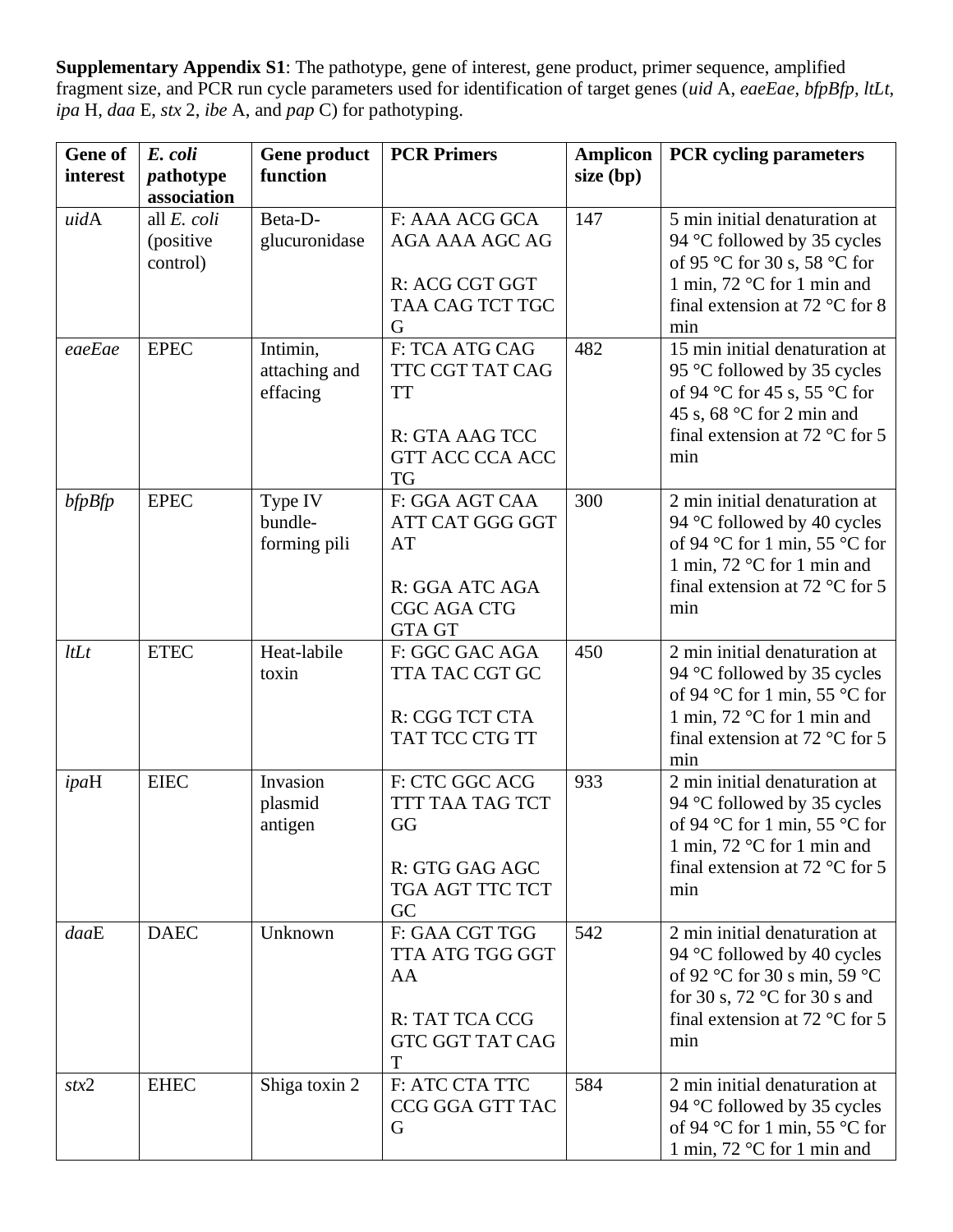|      |             |             | R: GCG TCA TCG         |     | final extension at 72 $\degree$ C for 5 |
|------|-------------|-------------|------------------------|-----|-----------------------------------------|
|      |             |             | <b>TAT ACA CAG</b>     |     | min                                     |
|      |             |             | GAG C                  |     |                                         |
| ibeA | <b>NMEC</b> | Invasion of | F: TGG AAC CCC         | 342 | 2 min initial denaturation at           |
|      |             | brain       | <b>GCT CGT AAT ATA</b> |     | 94 °C followed by 30 cycles             |
|      |             | endothelium | C                      |     | of 94 °C for 1 min, 55 °C for           |
|      |             |             |                        |     | 1 min, $72^{\circ}$ C for 1 min and     |
|      |             |             | R: CTG CCT GTT         |     | final extension at 72 $\degree$ C for 5 |
|      |             |             | <b>CAA GCA TTG CA</b>  |     | min                                     |
| papC | <b>UPEC</b> | P finbriae  | F: GAC GGC TGT         | 328 | 2 min initial denaturation at           |
|      |             | chaperone   | <b>ACT GCA GGG</b>     |     | 94 °C followed by 30 cycles             |
|      |             |             | TGT GGC G              |     | of 94 °C for 1 min, 55 °C for           |
|      |             |             |                        |     | 1 min, $72^{\circ}$ C for 1 min and     |
|      |             |             | R: ATA TCC TTT         |     | final extension at 72 $\degree$ C for 5 |
|      |             |             | CTG CAG GGA            |     | min                                     |
|      |             |             | TGC AAT A              |     |                                         |

**Supplementary Appendix S2**: Background information on the 19 conventional diets (canned and kibble) included in this study. Listed information includes manufacturer brand, diet type, reported feeding trials statement, main ingredient list, culture results, and pathotype results.

| <b>Diet</b><br><b>brand</b> | Diet name                                                       | <b>Type</b> | <b>Feeding statement</b>                                           | <b>First 10 ingredients</b>                                                                                                                                                                           | E coli<br><b>Culture</b><br><b>Positive</b> | Pathotype<br><b>Present</b> |
|-----------------------------|-----------------------------------------------------------------|-------------|--------------------------------------------------------------------|-------------------------------------------------------------------------------------------------------------------------------------------------------------------------------------------------------|---------------------------------------------|-----------------------------|
| Solid<br>Gold               | Barking at<br>the Moon                                          | Kibble      | Formulated to meet<br><b>AAFCO All Life</b><br><b>Stages</b>       | Beef, Ocean Fish Meal,<br>Potato Protein,<br>Potatoes, Dried Eggs,<br>Chicken Fat (Preserved<br>with Mixed<br>Tocopherols), Peas,<br>Tomato Pomace,<br><b>Natural Flavors</b>                         | Negative                                    | NA                          |
| Rachae<br>1 Ray             | Nutrish -<br>Real Beef,<br>Pea &<br><b>Brown Rice</b><br>Recipe | Kibble      | Formulated to meet<br><b>AAFCO</b><br>maintenance of adult<br>dogs | Beef, Beef Meal, Dried<br>Peas, Soybean Meal,<br>Whole Ground Corn,<br>Chicken Fat (Preserved<br>with Mixed<br>Tocopherols), Dried<br>Plain Beet Pulp, Pea<br>Starch, Corn Gluten<br>Meal, Brown Rice | Negative                                    | <b>NA</b>                   |
| Blue<br><b>Buffalo</b>      | Wilderness -<br>Rocky<br>Mountain<br>Recipe                     | Kibble      | Formulated to meet<br>AAFCO for<br>maintenance                     | Deboned Beef, Chicken<br>Meal, Peas, Pea Protein,<br>Tapioca Starch,<br>Menhaden Fish Meal,<br>Pea Starch, Chicken Fat<br>(Preserved with Mixed)<br>Tocopherols), Flaxseed,<br><b>Natural Flavor</b>  | Negative                                    | <b>NA</b>                   |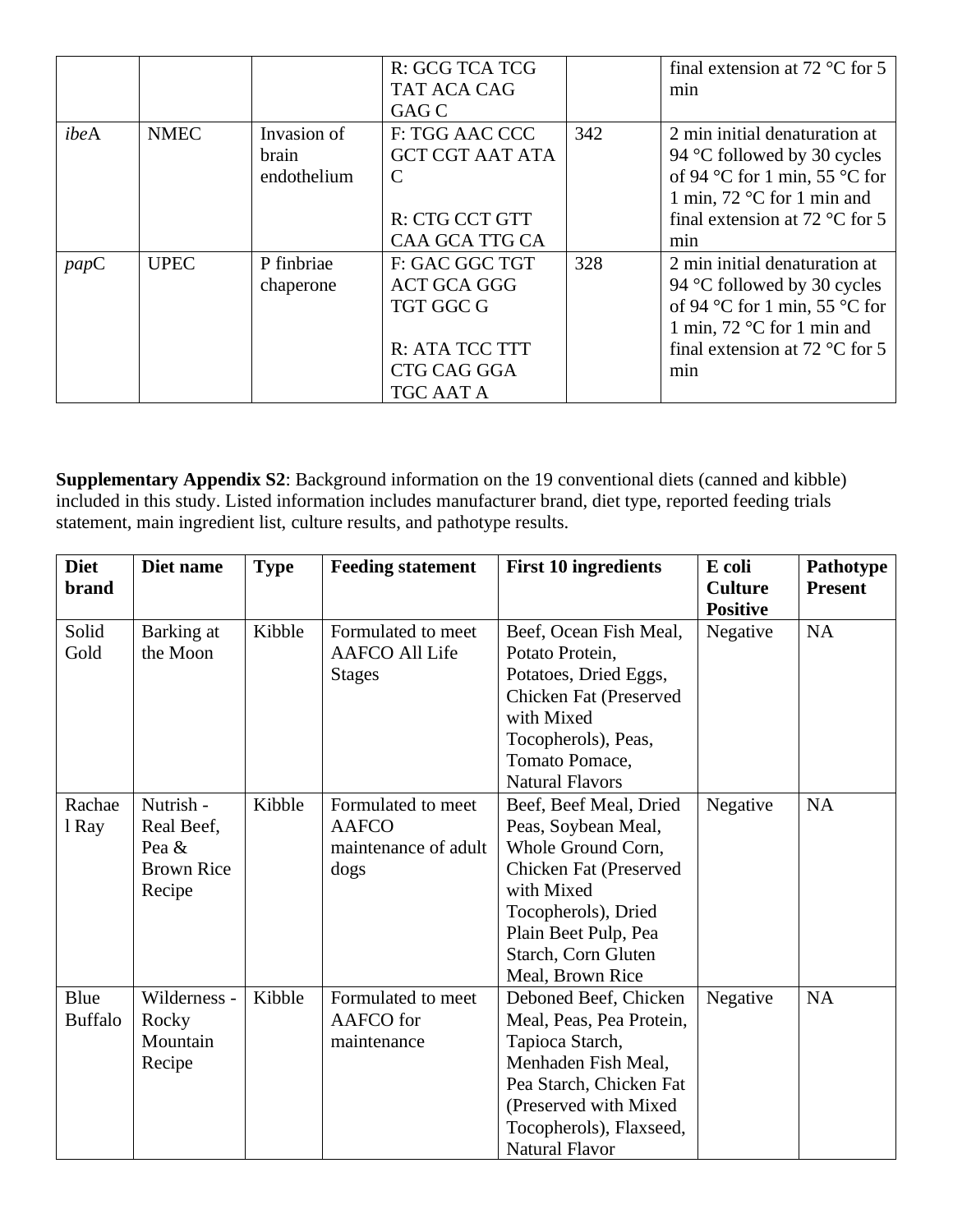| Purina | Beyond -           | Kibble | Animal feeding tests   | Beef, Pea Starch,             | Negative | <b>NA</b> |
|--------|--------------------|--------|------------------------|-------------------------------|----------|-----------|
|        | <b>Grain Free</b>  |        | using AAFCO            | Canola Meal, Chicken          |          |           |
|        | Beef & Egg         |        | procedures             | Meal, Cassava Root            |          |           |
|        | Recipe             |        | substantiate           | Flour, Dried Egg              |          |           |
|        |                    |        | complete and           | Product, Beef Fat             |          |           |
|        |                    |        | balanced nutrition     | (Preserved with Mixed         |          |           |
|        |                    |        | for maintenance of     | Tocopherols), Whole           |          |           |
|        |                    |        | adult dogs             | Lentils, Pea Fiber, Pea       |          |           |
|        |                    |        |                        | Protein                       |          |           |
| Royal  | Small              | Kibble | Formulated to meet     | Brewers Rice, Chicken         | Negative | <b>NA</b> |
| Canin  | Indoor             |        | AAFCO for              | By-Product Meal, Corn,        |          |           |
|        | Adult              |        | maintenance            | Brown Rice, Chicken           |          |           |
|        |                    |        |                        | Fat, Wheat Gluten,            |          |           |
|        |                    |        |                        | Natural Flavors, Dried        |          |           |
|        |                    |        |                        | Plain Beet Pulp,              |          |           |
|        |                    |        |                        | Vegetable Oil, Pea            |          |           |
|        |                    |        |                        | Fiber                         |          |           |
| Hill's | Science Diet       | Kibble | Formulated to meet     | Chicken Meal, Cracked         | Negative | <b>NA</b> |
|        | - Small            |        | <b>AAFCO</b>           | Pearled Barley, Brewers       |          |           |
|        | Paws Adult         |        | maintenance of adult   | Rice, Whole Grain             |          |           |
|        | $11+$              |        | dogs                   | Wheat, Whole Grain            |          |           |
|        |                    |        |                        | Sorghum, Brown Rice,          |          |           |
|        |                    |        |                        |                               |          |           |
|        |                    |        |                        | Soybean Meal, Dried           |          |           |
|        |                    |        |                        | Beet Pulp, Chicken Fat,       |          |           |
|        |                    |        |                        | <b>Chicken Liver Flavor</b>   |          |           |
| Hill's | <b>Bioactive</b>   | Kibble | Formulated to meet     | Chicken, Brown Rice,          | Negative | <b>NA</b> |
|        | Recipe -           |        | <b>AAFCO</b>           | Whole Grain Oats,             |          |           |
|        | Adult 7+           |        | maintenance of adult   | Brewers Rice, Chicken         |          |           |
|        | <b>Small Breed</b> |        | dogs                   | Fat, Egg Product,             |          |           |
|        | Thrive $+$         |        |                        | Chicken Meal, Cracked         |          |           |
|        | Vigor              |        |                        | Pearled Barley, Dried         |          |           |
|        |                    |        |                        | Beet Pulp, Yellow Peas        |          |           |
| Purina | Pro Plan -         | Kibble | Animal feeding tests   | Chicken, Brewers Rice,        | Negative | <b>NA</b> |
|        | Focus              |        | using AAFCO            | Poultry By-Product            |          |           |
|        | Puppy              |        | procedures             | Meal, Corn Gluten             |          |           |
|        | Chicken &          |        | substantiate           | Meal, Whole Grain             |          |           |
|        | Rice               |        | complete and           | Wheat, Animal Fat             |          |           |
|        | Formula            |        | balanced nutrition     | (Preserved with Mixed         |          |           |
|        |                    |        | for all life stages of | Tocopherols), Whole           |          |           |
|        |                    |        | dogs (current)         | Grain Corn, Corn Germ         |          |           |
|        |                    |        |                        | Meal, Brewers Dried           |          |           |
|        |                    |        |                        | Yeast, Fish Meal              |          |           |
| Purina | Pro Plan -         | Kibble | Animal feeding tests   | Chicken, Rice Flour,          | Negative | <b>NA</b> |
|        | Savor Adult        |        | using AAFCO            | Whole Grain Wheat,            |          |           |
|        | Shredded           |        | procedures             | Poultry By-Product            |          |           |
|        | <b>Blend</b>       |        | substantiate           | Meal, Soybean Meal,           |          |           |
|        | Chicken &          |        | complete and           | <b>Beef Tallow (Preserved</b> |          |           |
|        | Rice               |        | balanced nutrition     | with Mixed                    |          |           |
|        | Formula            |        | for all life stages of | Tocopherols), Corn            |          |           |
|        |                    |        |                        |                               |          |           |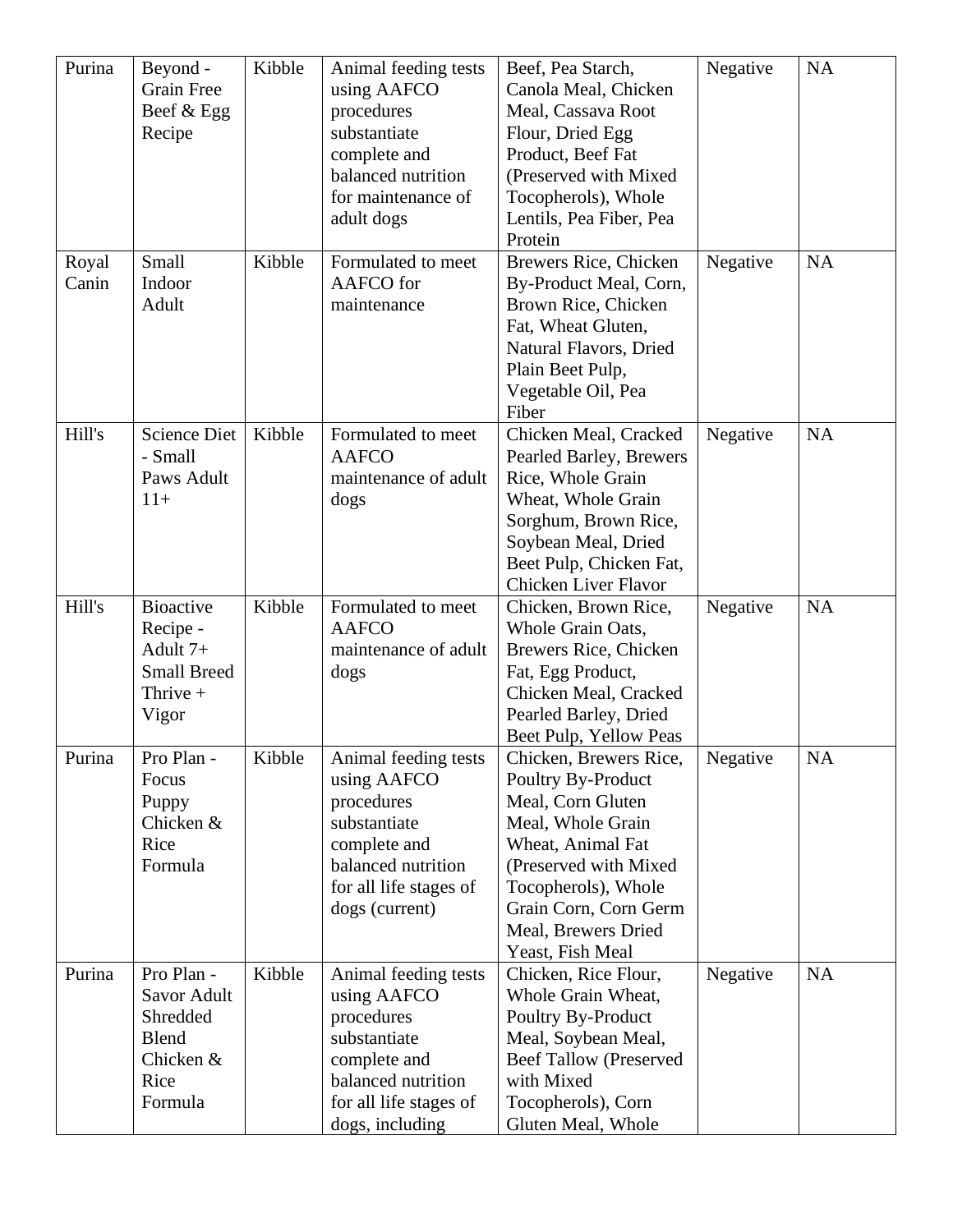|                |                                 |        | growth of large size   | Grain Corn, Fish Meal,                      |          |           |
|----------------|---------------------------------|--------|------------------------|---------------------------------------------|----------|-----------|
|                |                                 |        | dogs (current)         | <b>Natural Liver Flavor</b>                 |          |           |
| Natural        | Natural                         | Canned | Formulated to meet     | Chicken, Chicken                            | Negative | NA        |
| <b>Balanc</b>  | <b>Balance</b>                  |        | the nutritional levels | Broth, Chicken Liver,                       |          |           |
| e              | Ultra                           |        | established by         | Carrots, Oat Bran,                          |          |           |
|                | Premium                         |        | <b>AAFCO</b> Dog Food  | Brown Rice, Potatoes,                       |          |           |
|                | Chicken                         |        | nutrient profiles for  | Dehydrated Potatoes,                        |          |           |
|                | Formula                         |        | All Life Stages,       | Chicken Meal, Canola                        |          |           |
|                |                                 |        | including growth of    | Oil                                         |          |           |
|                |                                 |        | large breed dogs       |                                             |          |           |
| Natural        | Natural                         | Canned | Formulated to meet     | Beef, Beef Broth, Beef                      | Negative | <b>NA</b> |
| <b>Balanc</b>  | <b>Balance</b>                  |        | the nutritional levels | Liver, Carrots, Oat                         |          |           |
| e              | Ultra                           |        | established by         | Bran, Brown Rice,                           |          |           |
|                | Premium                         |        | <b>AAFCO</b> Dog Food  | Potatoes, Dehydrated                        |          |           |
|                | Beef                            |        | nutrient profiles for  | Potatoes, Canola Oil,                       |          |           |
|                | Formula                         |        | All Life Stages,       | <b>Calcium Carbonate</b>                    |          |           |
|                |                                 |        | including growth of    |                                             |          |           |
|                |                                 |        | large breed dogs       |                                             |          |           |
| Blue           | Homestyle                       | Canned | Formulated to meet     | Chicken, Chicken                            | Negative | <b>NA</b> |
| <b>Buffalo</b> | Recipe                          |        | AAFCO for              | Broth, Chicken Liver,                       |          |           |
|                | Senior                          |        | maintenance            | Carrots, Peas, Brown                        |          |           |
|                | Chicken                         |        |                        | rice, Barley, Oatmeal,                      |          |           |
|                | Dinner with                     |        |                        | Sweet Potatoes, Guar                        |          |           |
|                | Garden                          |        |                        | Gum                                         |          |           |
|                | Vegetables                      |        |                        |                                             |          |           |
| Blue           | <b>Blue's Stew</b>              | Canned | Formulated to meet     | Beef, Beef Broth,                           | Negative | <b>NA</b> |
| <b>Buffalo</b> | <b>Hearty Beef</b>              |        | AAFCO for              | Water, Chicken Liver,                       |          |           |
|                | <b>Stew</b>                     |        | maintenance            | Potatoes, Dried Egg,                        |          |           |
|                |                                 |        |                        | Carrots, Potato Starch,                     |          |           |
|                |                                 |        |                        | Peas, Pea Flour                             |          |           |
| Royal          | Royal Canin                     | Canned | Formulated to meet     | chicken by-products,                        | Negative | <b>NA</b> |
| Canin          | <b>Breed</b>                    |        | AAFCO for              | pork by-products, pork                      |          |           |
|                | Health                          |        | maintenance            | liver, chicken liver,                       |          |           |
|                | Nutrition                       |        |                        | chicken, corn flour,                        |          |           |
|                | <b>Boxer</b> Loaf               |        |                        | powdered cellulose, fish                    |          |           |
|                | In Sauce                        |        |                        | oil, carrageenan,                           |          |           |
|                |                                 |        |                        | sodium silico aluminate                     |          |           |
| Rachae         | Natural                         | Canned | Formulated to meet     | Chicken Broth, Beef,                        | Negative | <b>NA</b> |
| 1 Ray          | <b>Hearty Beef</b>              |        | <b>AAFCO</b>           | Chicken, Dried Egg                          |          |           |
|                | <b>Stew</b>                     |        | maintenance of adult   | Product, Egg White,                         |          |           |
|                | Natural                         |        | dogs                   | Pea Protein, Natural                        |          |           |
|                | Grain-Free                      |        |                        | Flavor, Potato, Carrots,<br>Green Pea       |          |           |
| Hill's         |                                 |        | Formulated to meet     |                                             |          | <b>NA</b> |
|                | <b>Savory Stew</b><br>with Beef | Canned | <b>AAFCO</b>           | Water, Beef, Pork                           | Negative |           |
|                | and                             |        | maintenance of adult   | Liver, Brown Rice,<br>Carrots, Rice Starch, |          |           |
|                |                                 |        |                        | Wheat Flour, Potato                         |          |           |
|                | Vegetables<br>$(Adult 1-6)$     |        | dogs                   | Starch, Dried Beet Pulp,                    |          |           |
|                |                                 |        |                        | Pork Plasma                                 |          |           |
| Hill's         | Chicken and                     | Canned | Formulated to meet     | Water, Chicken,                             | Negative | NA        |
|                | <b>Barley</b>                   |        | <b>AAFCO</b>           | Cracked Pearled Barley,                     |          |           |
|                |                                 |        |                        |                                             |          |           |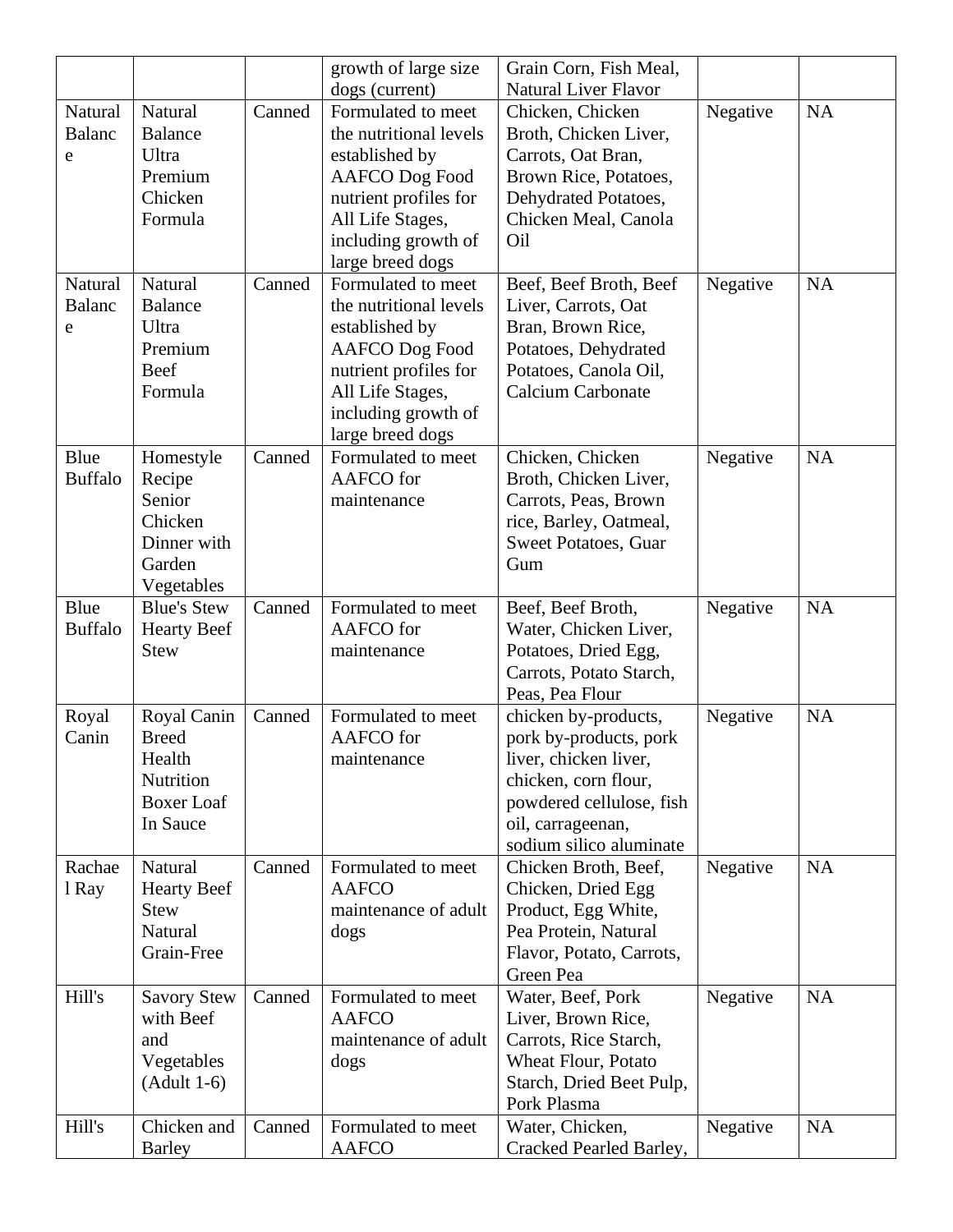|        | Entrée        |        | maintenance of adult   | Whole Grain Corn,           |          |           |
|--------|---------------|--------|------------------------|-----------------------------|----------|-----------|
|        | $(Adult 7+)$  |        | dogs                   | Pork Liver, Dried           |          |           |
|        |               |        |                        | Whey, Dried Beet Pulp,      |          |           |
|        |               |        |                        | Soybean Oil, Corn           |          |           |
|        |               |        |                        | Gluten Meal, Chicken        |          |           |
|        |               |        |                        | Liver Flavor                |          |           |
| Purina | ProPlan       | Canned | Animal feeding tests   | Chicken, Water              | Negative | <b>NA</b> |
|        | Savor         |        | using AAFCO            | <b>Sufficient For</b>       |          |           |
|        | Classic       |        | procedures             | Processing, Liver, Meat     |          |           |
|        | Adult         |        | substantiate           | By-Product, Rice, Guar      |          |           |
|        | Chicken and   |        | complete and           | Gum, Potassium              |          |           |
|        | Rice Entrée   |        | balanced nutrition     | Chloride, Salt,             |          |           |
|        |               |        | for all life stages of | Carrageenan, Added          |          |           |
|        |               |        | dogs (current)         | Color                       |          |           |
| Purina | Chunks in     | Canned | Animal feeding tests   | <b>Water Sufficient For</b> | Negative | <b>NA</b> |
|        | Gravy Beef    |        | using AAFCO            | Processing, Beef, Liver,    |          |           |
|        | and Rice      |        | procedures             | Wheat Gluten, Chicken,      |          |           |
|        | Entrée        |        | substantiate           | Rice, Meat By-Product,      |          |           |
|        | (adult large) |        | complete and           | Corn Starch-Modified,       |          |           |
|        | breed)        |        | balanced nutrition     | Added Color,                |          |           |
|        |               |        | for all life stages of | Potassium Chloride          |          |           |
|        |               |        | dogs (current)         |                             |          |           |

**Supplementary Appendix S3**: Background information on the 21 RMBD diets included in this study. Listed information includes manufacturer brand, name, diet type, reported feeding trials statement, main ingredient list, manufacturer disclosed processing methods, culture results, and pathotype results.

|                     | Diet name                                   | <b>Feeding</b><br>statement                                   | First 10<br>ingredients                                                                       | Manufacturer-<br>disclosed<br>processing<br>methods | E coli<br><b>Culture</b><br><b>Positive</b> | Pathotype<br>Present          |
|---------------------|---------------------------------------------|---------------------------------------------------------------|-----------------------------------------------------------------------------------------------|-----------------------------------------------------|---------------------------------------------|-------------------------------|
| Raw K9              | <b>Beef</b><br>Complete<br>Mix              | None                                                          | Beef, Green Tripe,<br>Heart, Bone, Liver,<br>Kidney, Spleen,<br>Sweetbreads,<br>Lung, Trachea | USDA-tested<br>at slaughter                         | Positive                                    | DAEC,<br>EHEC,<br><b>UPEC</b> |
| Raw K9              | <b>Beef Green</b><br><b>Tripe</b><br>Ground | None                                                          | Beef Green Tripe                                                                              | USDA-tested<br>at slaughter                         | Positive                                    | <b>UPEC</b>                   |
| My Pet<br>Carnivore | Fine-Ground<br>Whole<br>Chicken             | Intended for<br>intermittent<br>or<br>supplemental<br>feeding | Whole Chicken<br>(Includes Head,<br>Feet, and Giblets)                                        | Testing for<br>pathogens                            | Positive                                    | <b>NA</b>                     |
| My Pet<br>Carnivore | Fine-Ground<br>Whole<br>Young Beef          | Intended for<br>intermittent<br>or<br>supplemental<br>feeding | Ground Beef, Beef<br>Bones, Beef Heart,<br>Beef Liver, Beef<br>Kidney, Beef Lungs             | Testing for<br>pathogens                            | Positive                                    | EPEC,<br><b>EHEC</b>          |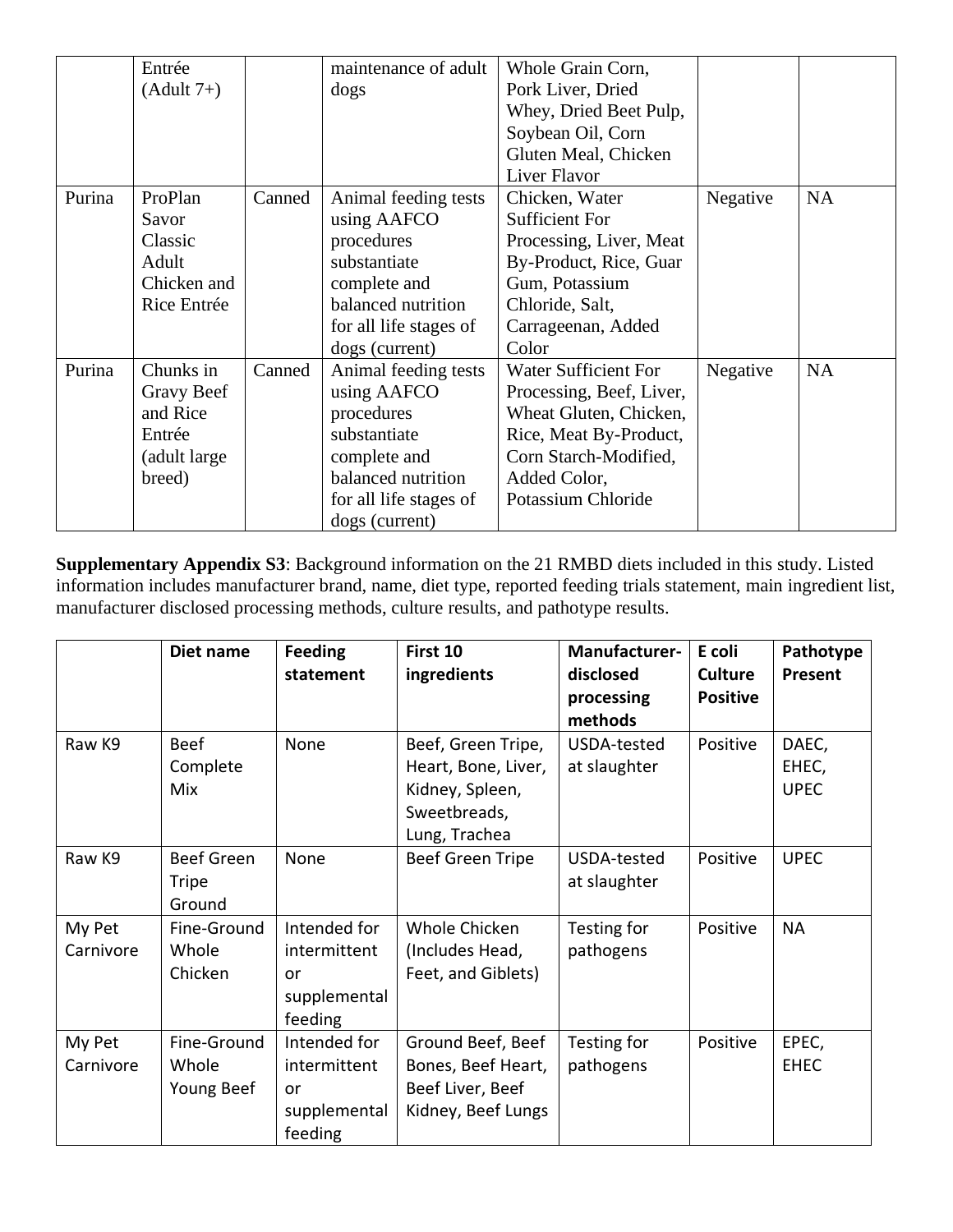| Darwin's                     | Natural<br>Selections -<br>Chicken             | Formulated<br>to meet<br><b>AAFCO All</b><br>Life Stages,<br>including<br>growth of<br>large size<br>dogs | Chicken, Chicken<br>Necks, Chicken<br>Gizzards, Chicken<br>Livers, Organic<br>Yams, Organic<br>Lettuce, Organic<br>Squash, Organic<br>Zucchini, Organic<br>Carrots, Chicken<br>Hearts | Meat tested<br>on arrival;<br>lactic acid<br>wash       | Positive | <b>NA</b>            |
|------------------------------|------------------------------------------------|-----------------------------------------------------------------------------------------------------------|---------------------------------------------------------------------------------------------------------------------------------------------------------------------------------------|---------------------------------------------------------|----------|----------------------|
| Darwin's                     | Natural<br>Selections -<br><b>Beef</b>         | Formulated<br>to meet<br><b>AAFCO All</b><br>Life Stages,<br>including<br>growth of<br>large size<br>dogs | Beef, Beef Heart,<br>Beef Liver, Organic<br>Yams, Organic<br>Lettuce, Organic<br>Squash, Organic<br>Cabbage, Organic<br>Zucchini, Beef<br>Kidney, Organic<br>Parsley                  | Meat tested<br>on arrival;<br>lactic acid<br>wash       | Positive | <b>NA</b>            |
| Aunt Jeni's<br>Home-<br>Made | Chicken Raw<br>Frozen<br>Dinner                | Formulated<br>to meet<br><b>AAFCO All</b><br>Life Stages                                                  | Chicken (Contains<br>Chicken & Chicken<br>Bones), Chicken<br>Heart, Chicken<br>Liver, Chicken<br>Gizzard, Apples,<br>Broccoli, Cabbage,<br>Carrots, Sweet<br>Potatoes, Whole<br>Eggs  | Regular<br>internal<br>testing; third-<br>party testing | Positive | EPEC,<br><b>NMEC</b> |
| Aunt Jeni's<br>Home-<br>Made | <b>Beef Raw</b><br>Frozen<br>Dinner            | Formulated<br>to meet<br><b>AAFCO All</b><br>Life Stages                                                  | <b>Beef (Contains</b><br>Beef Meat & Beef<br>Heart), Beef Liver,<br>Apples, Celery,<br>Whole Eggs,<br>Collard Greens,<br>Kale, Acorn<br>Squash, Butternut<br>Squash, Pumpkin          | Regular<br>internal<br>testing; third-<br>party testing | Negative | <b>NA</b>            |
| Oma's<br>Pride               | Woof!<br>Complete<br>Canine<br>Chicken<br>Meal | <b>Exceeds</b><br>AAFCO<br>standards for<br>All Life<br><b>Stages</b>                                     | Chicken & Bone,<br>Chicken Necks,<br>Broccoli, Butternut<br>Squash, Kale,<br>Chicken Hearts,<br>Gizzards, Liver,<br><b>Dried Poultry</b><br>Liver, Choline                            | Bacteriophage<br>processing<br>(poultry only)           | Positive | <b>NA</b>            |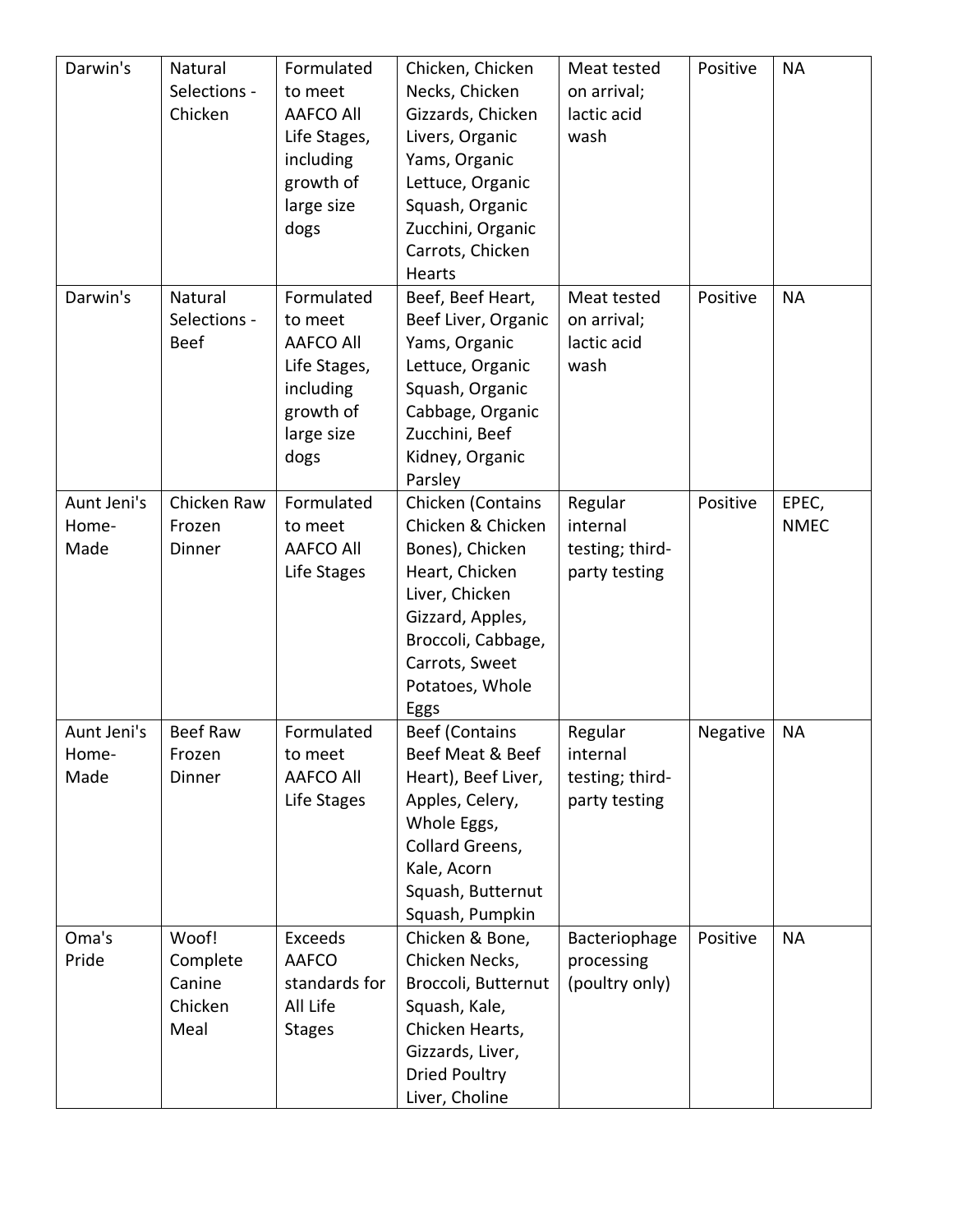| Oma's    | Beef and    | Intended for     | Beef Heart, Beef           | Bacteriophage                | Negative | <b>NA</b>   |
|----------|-------------|------------------|----------------------------|------------------------------|----------|-------------|
| Pride    | Veggie Mix  | intermittent     | Meat, Broccoli,            | processing                   |          |             |
|          | Patties     | or               | Butternut Squash,          | (poultry only)               |          |             |
|          |             | supplemental     | Beef Kidney, Bone          |                              |          |             |
|          |             | feeding          | Meal, Beef Liver,          |                              |          |             |
|          |             |                  | Kale                       |                              |          |             |
| Oma's    | Performance | None             | Beef, Tripe,               | Bacteriophage                | Positive | <b>EHEC</b> |
| Pride    | Dog         |                  | Trachea, Finely            | processing                   |          |             |
|          |             |                  | Ground Bone, Salt,         | (poultry only)               |          |             |
|          |             |                  | Dical - 18.5, Trace        |                              |          |             |
|          |             |                  | Minerals, Egg              |                              |          |             |
| Stella & | Chewy's     | Formulated       | Chicken with               | High-pressure                | Negative | <b>NA</b>   |
| Chewy's  | Chicken     | to meet          | Ground Bone,               | processing;                  |          |             |
|          | Dinner      | <b>AAFCO All</b> | Chicken Liver,             | third-party                  |          |             |
|          | Patties     | Life Stages,     | Chicken Gizzard,           | test-and-hold                |          |             |
|          |             | including        | Pumpkin Seed,              |                              |          |             |
|          |             | growth of        | Organic                    |                              |          |             |
|          |             | large size       | Cranberries,               |                              |          |             |
|          |             | dogs             | Organic Spinach,           |                              |          |             |
|          |             |                  | Organic Broccoli,          |                              |          |             |
|          |             |                  | Organic Beets,             |                              |          |             |
|          |             |                  | Organic Carrots,           |                              |          |             |
|          |             |                  | Organic Squash             |                              |          |             |
| Stella & | Stella's    | Formulated       | Beef, Beef Liver,          | High-pressure                | Negative | <b>NA</b>   |
| Chewy's  | Super Beef  | to meet          | Beef Kidney, Beef          | processing;                  |          |             |
|          | Dinner      | <b>AAFCO All</b> | Heart, Beef Tripe,         | third-party<br>test-and-hold |          |             |
|          | Patties     | Life Stages      | Beef Bone,                 |                              |          |             |
|          |             |                  | Pumpkin Seed,<br>Potassium |                              |          |             |
|          |             |                  | Chloride, Organic          |                              |          |             |
|          |             |                  | Cranberries,               |                              |          |             |
|          |             |                  | Organic Spinach            |                              |          |             |
| Answers  | Detailed    | Provides         | Chicken, Chicken           | Fermentation                 | Positive | EHEC,       |
|          | Chicken     | complete         | Heart, Chicken             | (competitive                 |          | <b>DAEC</b> |
|          | Formula for | and balanced     | Liver, Ground              | inhibition with              |          |             |
|          | Dogs        | nutrition for    | Chicken Bone,              | manufacturer                 |          |             |
|          |             | all life stages  | Chicken Eggs,              | inoculation)                 |          |             |
|          |             | and is           | Organic Carrots,           |                              |          |             |
|          |             | comparable       | Organic Green              |                              |          |             |
|          |             | in nutritional   | Beans, Fermented           |                              |          |             |
|          |             | adequacy to      | Cod Liver, Organic         |                              |          |             |
|          |             | a product        | Yellow Squash,             |                              |          |             |
|          |             | which has        | <b>Butter</b>              |                              |          |             |
|          |             | been             |                            |                              |          |             |
|          |             | substantiated    |                            |                              |          |             |
|          |             | using AAFCO      |                            |                              |          |             |
|          |             | feeding tests    |                            |                              |          |             |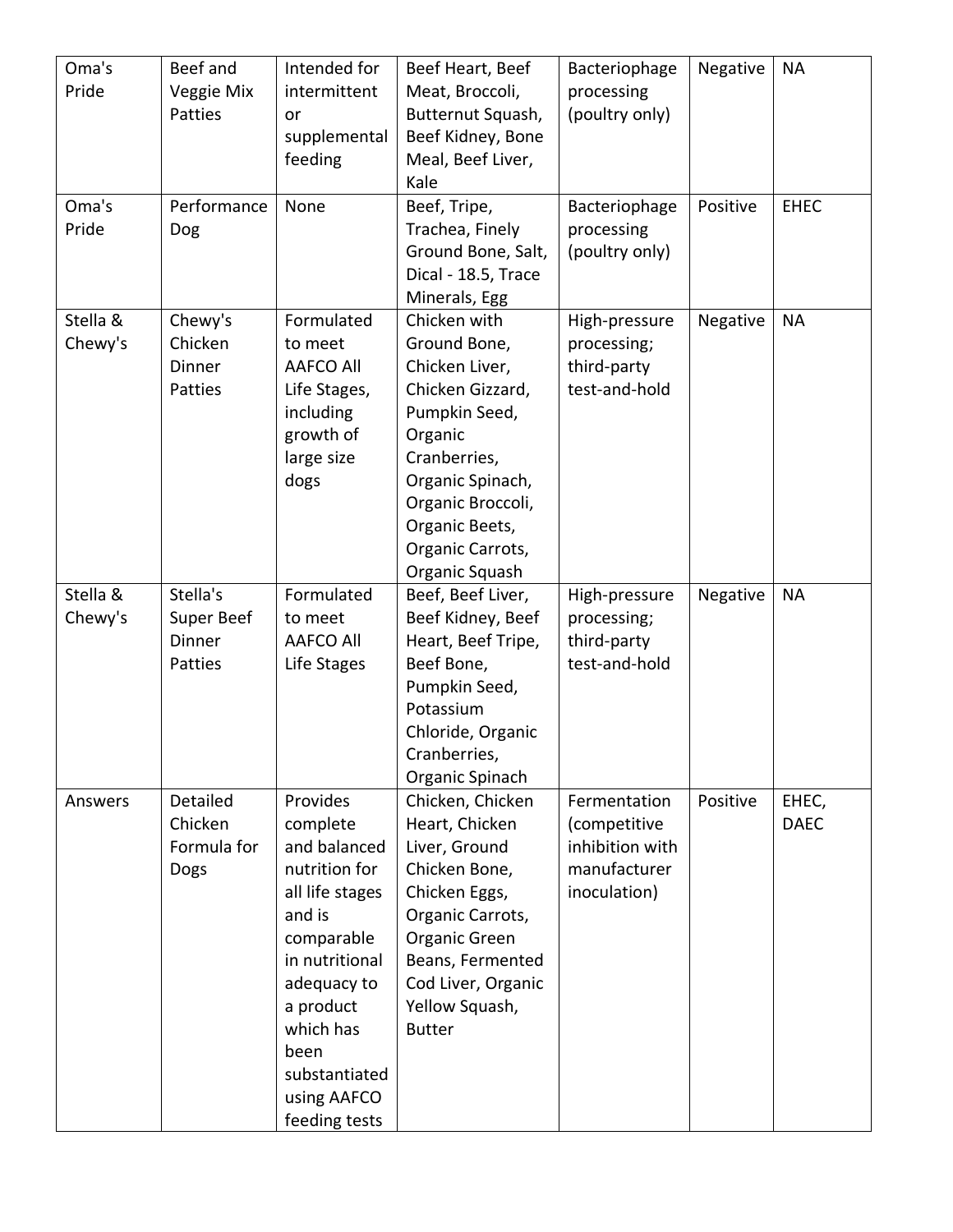| Answers                    | Detailed<br><b>Beef</b><br>Formula for<br>Dogs | Provides<br>complete<br>and balanced<br>nutrition for<br>all life stages<br>and is<br>comparable<br>in nutritional<br>adequacy to<br>a product<br>which has<br>been<br>substantiated<br>using AAFCO<br>feeding tests            | Beef, Beef Heart,<br>Beef Liver, Beef<br>Kidney, Ground<br>Beef Bone,<br>Chicken Eggs,<br>Organic Carrots,<br><b>Fermented Cod</b><br>Liver, Organic<br>Broccoli, Organic<br>Green Squash                      | Fermentation<br>(competitive<br>inhibition with<br>manufacturer<br>inoculation) | Positive | <b>EHEC</b>                   |
|----------------------------|------------------------------------------------|---------------------------------------------------------------------------------------------------------------------------------------------------------------------------------------------------------------------------------|----------------------------------------------------------------------------------------------------------------------------------------------------------------------------------------------------------------|---------------------------------------------------------------------------------|----------|-------------------------------|
| <b>Primal Pet</b><br>Foods | Chicken<br>Formula<br><b>Nuggets</b>           | Provides<br>complete<br>and balanced<br>nutrition for<br>dogs of all<br>life stages<br>and is<br>comparable<br>in nutritional<br>adequacy to<br>a product<br>which has<br>been<br>substantiated<br>using AAFCO<br>feeding tests | Chicken, Chicken<br>Necks, Chicken<br>Gizzards, Organic<br>Kale, Organic<br>Carrots, Organic<br>Squash, Chicken<br>Livers, Organic<br>Broccoli, Organic<br>Apples, Organic<br>Cranberries                      | High-pressure<br>processing;<br>test-and-hold                                   | Negative | <b>NA</b>                     |
| Primal Pet<br>Foods        | <b>Beef</b><br>Formula<br><b>Nuggets</b>       | Provides<br>complete<br>and balanced<br>nutrition for<br>dogs of all<br>life stages<br>and is<br>comparable<br>in nutritional<br>adequacy to<br>a product<br>which has<br>been<br>substantiated<br>using AAFCO<br>feeding tests | Beef Hearts, Beef<br>Livers, Ground<br>Beef Bones,<br>Organic Kale,<br>Organic Carrots,<br>Organic Squash,<br>Organic Broccoli,<br>Organic Apples,<br>Organic<br>Cranberries,<br>Organic<br><b>Blueberries</b> | High-pressure<br>processing;<br>test-and-hold                                   | Positive | EHEC,<br>NMEC,<br><b>UPEC</b> |